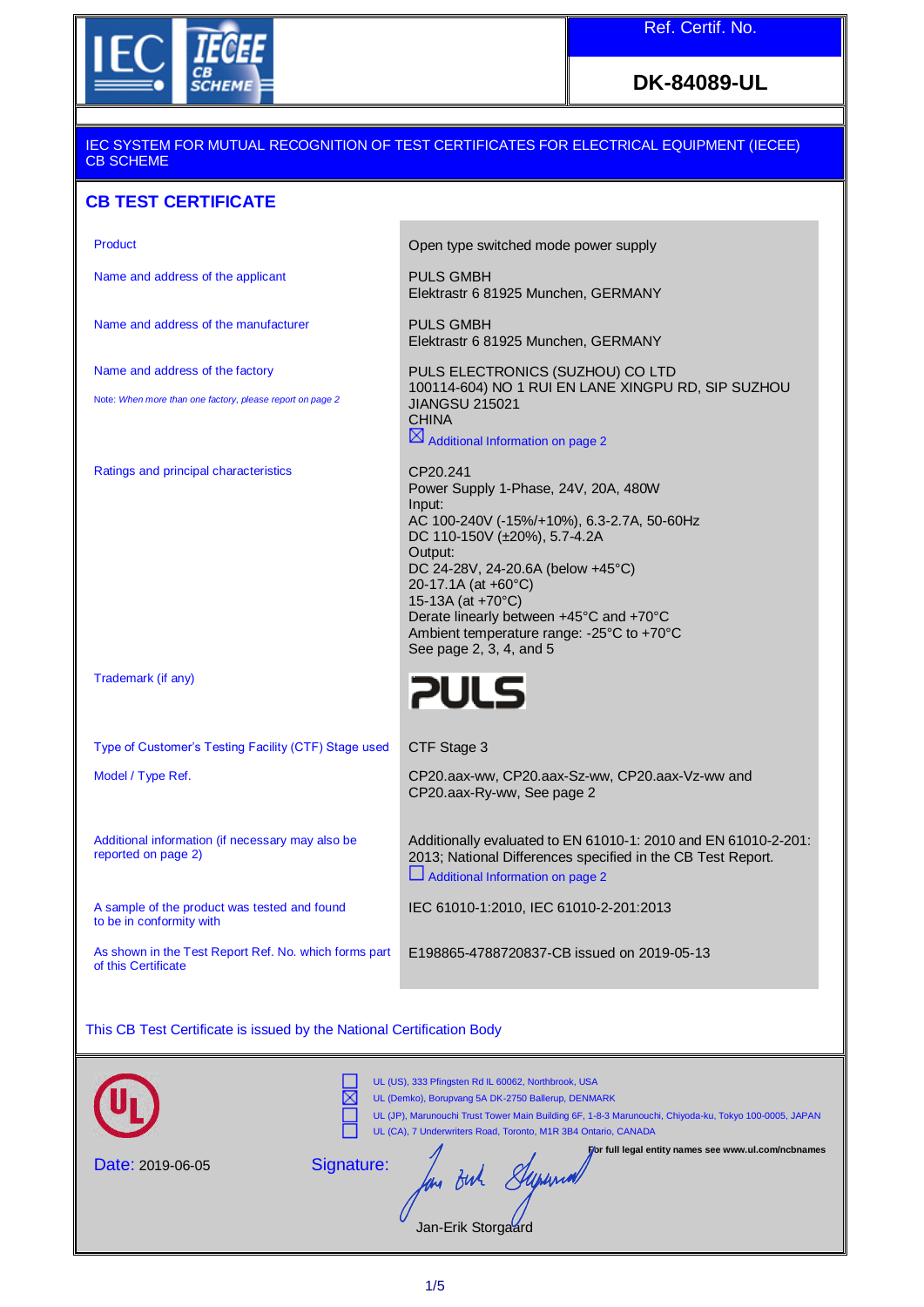| <i><b>IECEE</b></i>                                                                                                                                                                                                                                        | Ref. Certif. No.   |  |  |
|------------------------------------------------------------------------------------------------------------------------------------------------------------------------------------------------------------------------------------------------------------|--------------------|--|--|
| <b>SCHEME</b>                                                                                                                                                                                                                                              | <b>DK-84089-UL</b> |  |  |
| Model details:<br>CP20.aax-ww, CP20.aax-Sz-ww, CP20.aax-Vz-ww and CP20.aax-Ry-ww<br>Where                                                                                                                                                                  |                    |  |  |
| "R" is a constant character indicating the units with built -in redundancy;                                                                                                                                                                                |                    |  |  |
| "S" is a constant character indicating terminal options;                                                                                                                                                                                                   |                    |  |  |
| "V" is a constant character indicating the option for Remote ON/OFF input<br>"ww" stands for blank or numbers or characters (2) for nonsafety relevant option (e.g. C1 for conformal coated<br>pc-boards).<br>See nomenclature in Test Report for details. |                    |  |  |
| Factories:<br>PULS INVESTICNI S R O<br>PRAZSKA 5639 430 01 CHOMUTOV<br><b>CZECH REPUBLIC</b>                                                                                                                                                               |                    |  |  |
| Ratings:<br>CP20.241-R1<br>Redundancy Power Supply 1-Phase, 24V, 20A, 480W<br>Input:<br>AC 100-240V (-15%/+10%), 6.3-2.7A, 50-60Hz<br>DC 110-150V (±20%), 5.7-4.2A                                                                                         |                    |  |  |
| Output:<br>DC 24V, 24A (below +45°C)<br>20A (at +60°C)<br>15A (at +70°C)<br>Derate linearly between +45°C and +70°C<br>Ambient temperature range: -40°C to +70°C                                                                                           |                    |  |  |
| CP20.241-R2<br>Redundancy Power Supply 1-Phase, 24V, 20A, 480W<br>Input:<br>AC 100-240V (-15%/+10%), 6.3-2.7A, 50-60Hz                                                                                                                                     |                    |  |  |
| DC 110-150V (±20%), 5.7-4.2A<br>Output:<br>DC 24V, 24A (below $+45^{\circ}$ C)<br>20A (at +60°C)                                                                                                                                                           |                    |  |  |
| 15A (at +70°C)<br>Derate linearly between +45°C and +70°C<br>Ambient temperature range: -40°C to +70°C                                                                                                                                                     |                    |  |  |
| CP20.241-R3<br>Redundancy Power Supply 1-Phase, 24V, 20A, 480W<br>Input:                                                                                                                                                                                   |                    |  |  |
| AC 100-240V (-15%/+10%), 6.3-2.7A, 50-60Hz<br>DC 110-150V (±20%), 5.7-4.2A<br>Output:<br>DC 24V, 24A (below +45°C)                                                                                                                                         |                    |  |  |
| 20A (at +60°C)<br>15A (at +70°C)<br>Derate linearly between +45°C and +70°C                                                                                                                                                                                |                    |  |  |
| Ambient temperature range: -40°C to +70°C                                                                                                                                                                                                                  |                    |  |  |
| <b>Additional information (if necessary)</b>                                                                                                                                                                                                               |                    |  |  |
| UL (US), 333 Pfingsten Rd IL 60062, Northbrook, USA                                                                                                                                                                                                        |                    |  |  |

**L** 

UL (Demko), Borupvang 5A DK-2750 Ballerup, DENMARK

UL (JP), Marunouchi Trust Tower Main Building 6F, 1-8-3 Marunouchi, Chiyoda-ku, Tokyo 100-0005, JAPAN UL (CA), 7 Underwriters Road, Toronto, M1R 3B4 Ontario, CANADA

**For full legal entity names see www.ul.com/ncbnames**

Date: 2019-06-05

Jan Buh Stypenwood

Signature:

Ē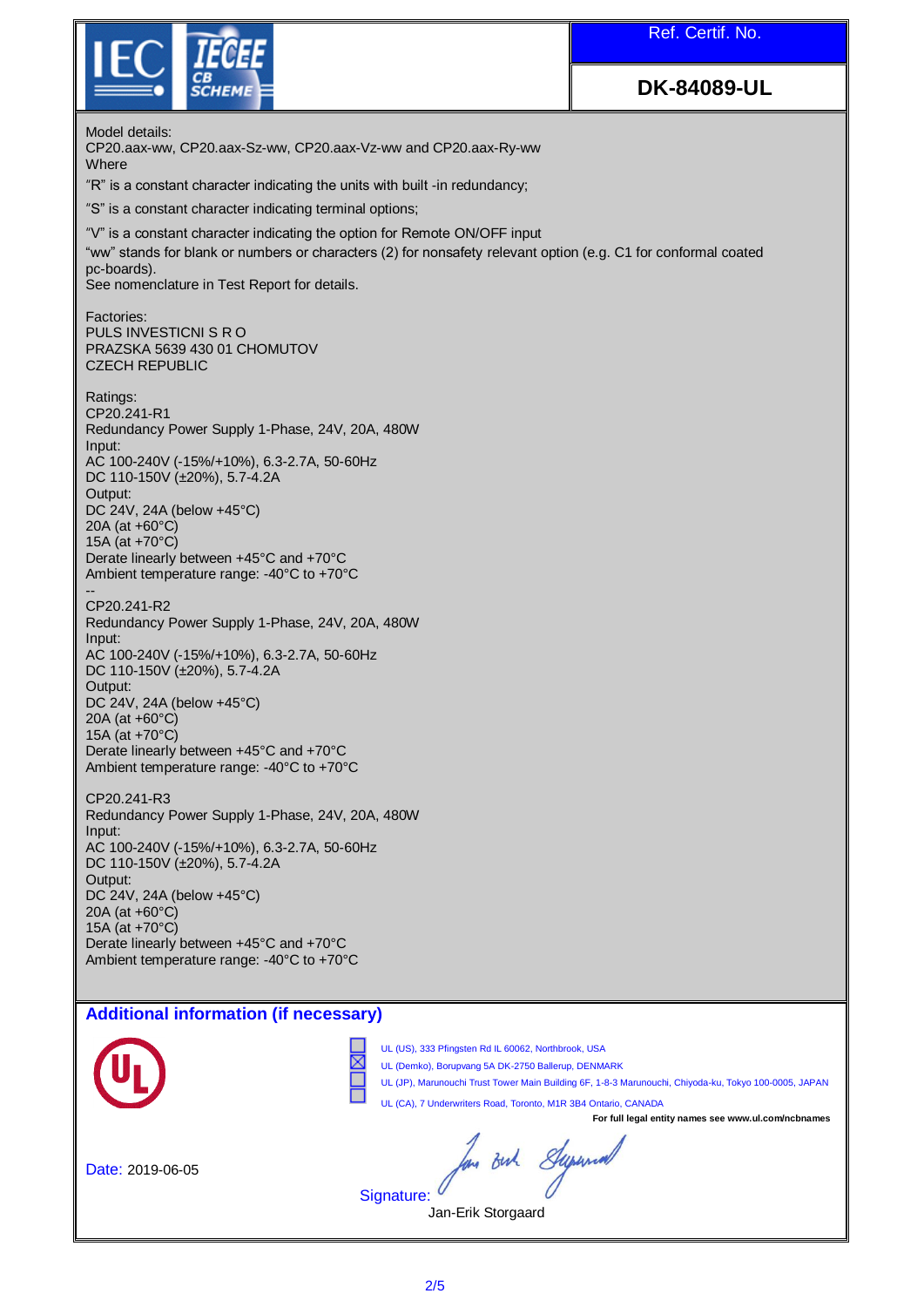Ref. Certif. No.



**DK-84089-UL**

CP20.241-S1 Power Supply 1-Phase, 24V, 20A, 480W Input: AC 100-240V (-15%/+10%), 6.3-2.7A, 50-60Hz DC 110-150V (±20%), 5.7-4.2A Output: DC 24-28V, 24-20.6A (below +45°C) 20-17.1A (at +60°C) 15-13A (at +70°C) Derate linearly between +45°C and +70°C Ambient temperature range: -25°C to +70°C -- CP20.241-S2 Power Supply 1-Phase, 24V, 20A, 480W Input: AC 100-240V (-15%/+10%), 6.3-2.7A, 50-60Hz DC 110-150V (±20%), 5.7-4.2A Output: DC 24-28V, 24-20.6A (below +45°C) 20-17.1A (at +60°C) 15-13A (at +70°C) Derate linearly between +45°C and +70°C Ambient temperature range: -25°C to +70°C -- CP20.241-V1 Power Supply 1-Phase, 24V, 20A, 480W Input: AC 100-240V (-15%/+10%), 6.3-2.7A, 50-60Hz DC 110-150V (±20%), 5.7-4.2A Output: DC 24-28V, 24-20.6A (below +45°C) 20-17.1A (at +60°C) 15-13A (at +70°C) Derate linearly between +45°C and +70°C Ambient temperature range: -25°C to +70°C -- CP20.242 Power Supply 1-Phase, 24V, 20A, 480W Input: AC 100-240V (-15%/+10%), 6.3-2.7A, 50-60Hz DC 110-300V (±20%), 5.7-2.1A Output: DC 24-28V, 24-20.6A (below +45°C) 20-17.1A (at +60°C) 15-13A (at +70°C) Derate linearly between +45°C and +70°C Ambient temperature range: -25°C to +70°C -- 

### **Additional information (if necessary)**

UL (US), 333 Pfingsten Rd IL 60062, Northbrook, USA UL (Demko), Borupvang 5A DK-2750 Ballerup, DENMARK UL (JP), Marunouchi Trust Tower Main Building 6F, 1-8-3 Marunouchi, Chiyoda-ku, Tokyo 100-0005, JAPAN UL (CA), 7 Underwriters Road, Toronto, M1R 3B4 Ontario, CANADA **For full legal entity names see www.ul.com/ncbnames** hou out Syrund Date: 2019-06-05Signature: Jan-Erik Storgaard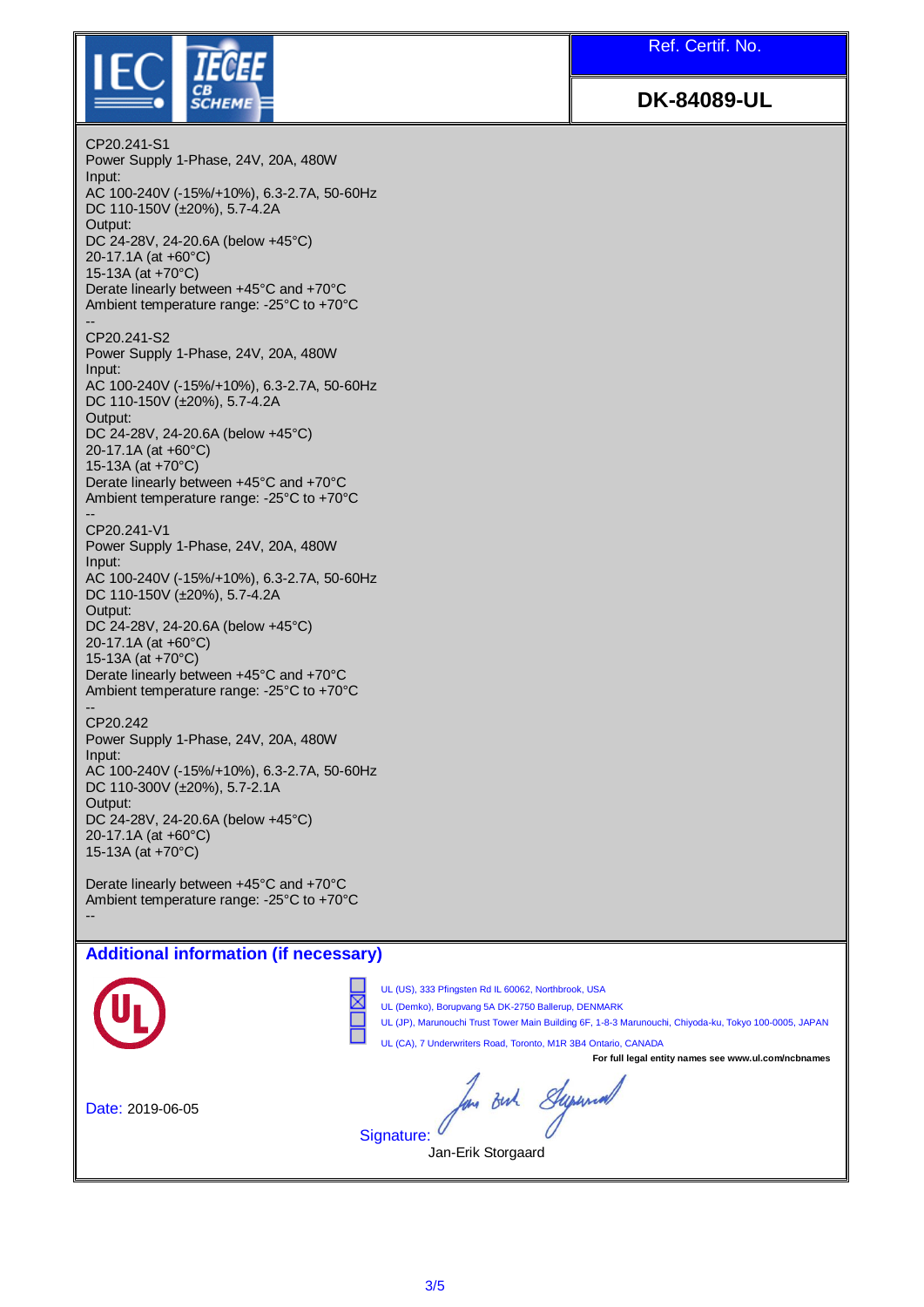Ref. Certif. No.



**DK-84089-UL**

CP20.242-R2 Redundancy Power Supply 1-Phase, 24V, 20A, 480W Input: AC 100-240V (-15%/+10%), 6.3-2.7A, 50-60Hz DC 110-300V (±20%), 5.7-2.1A Output: DC 24V, 24A (below +45°C) 20A (at +60°C) 15A (at +70°C) Derate linearly between +45°C and +70°C Ambient temperature range: -40°C to +70°C -- CP20.242-R3 Redundancy Power Supply 1-Phase, 24V, 20A, 480W Input: AC 100-240V (-15%/+10%), 6.3-2.7A, 50-60Hz DC 110-300V (±20%), 5.7-2.1A Output: DC 24V, 24A (below +45°C) 20A (at +60°C) 15A (at +70°C) Derate linearly between +45°C and +70°C Ambient temperature range: -40°C to +70°C -- CP20.481 Power Supply 1-Phase, 48V, 10A, 480W Input: AC 100-240V (-15%/+10%), 6.3-2.7A, 50-60Hz DC 110-150V (±20%), 5.7-4.2A Output: DC 48-56V, 12-10.3A (below +45°C) 10-8.6A (at +60°C) 7.5-6.5A (at +70°C) Derate linearly between +45°C and +70°C Ambient temperature range: -25°C to +70°C -- CP20.481-S1 Power Supply 1-Phase, 48V, 10A, 480W Input: AC 100-240V (-15%/+10%), 6.3-2.7A, 50-60Hz DC 110-150V (±20%), 5.7-4.2A Output: DC 48-56V, 12-10.3A (below +45°C) 10-8.6A (at +60°C) 7.5-6.5A (at +70°C) Derate linearly between +45°C and +70°C Ambient temperature range: -25°C to +70°C

## **Additional information (if necessary)**

UL (US), 333 Pfingsten Rd IL 60062, Northbrook, USA UL (Demko), Borupvang 5A DK-2750 Ballerup, DENMARK UL (JP), Marunouchi Trust Tower Main Building 6F, 1-8-3 Marunouchi, Chiyoda-ku, Tokyo 100-0005, JAPAN UL (CA), 7 Underwriters Road, Toronto, M1R 3B4 Ontario, CANADA **For full legal entity names see www.ul.com/ncbnames** hou out Syrund Date: 2019-06-05Signature: Jan-Erik Storgaard